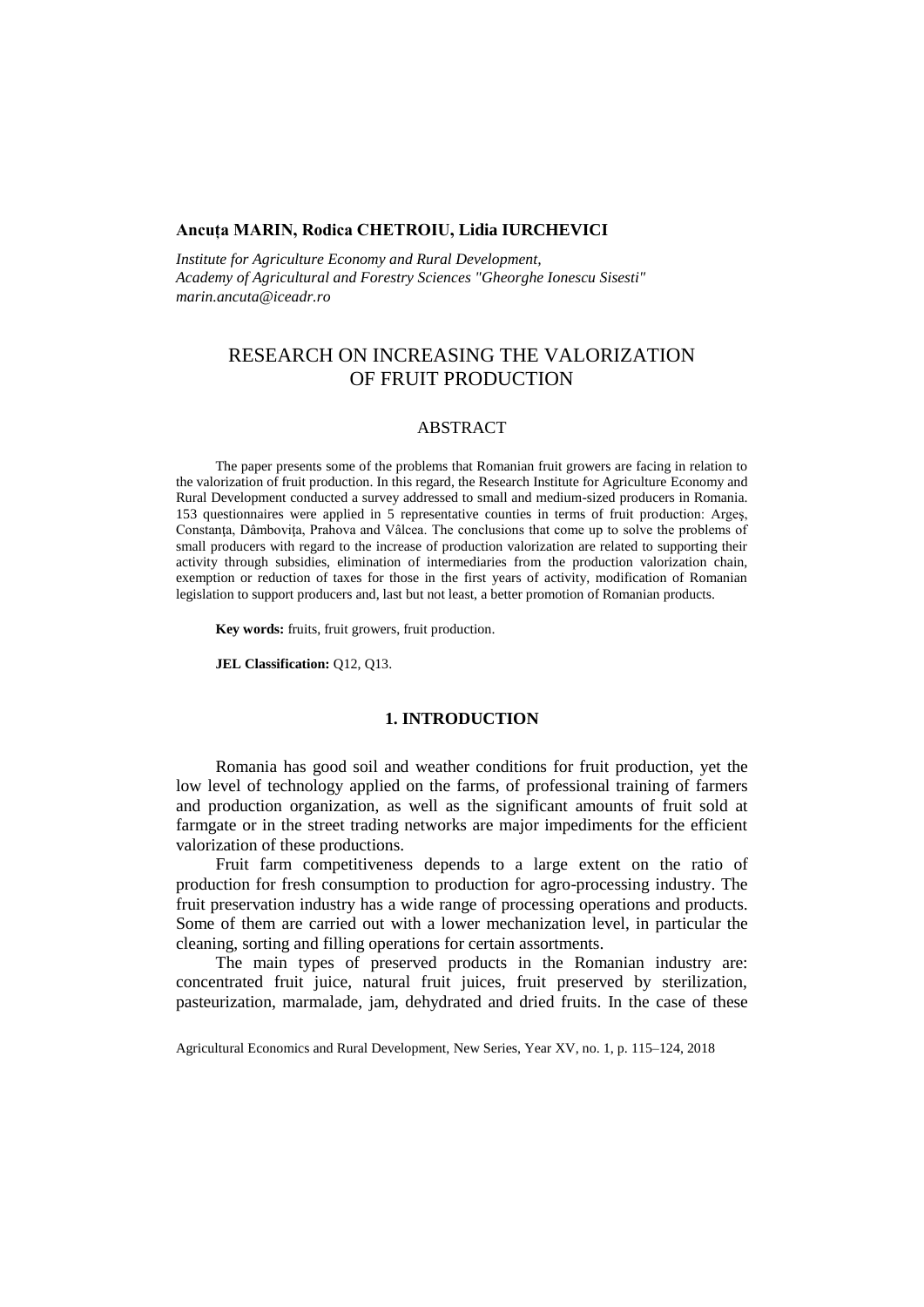canned products, there is a great diversification of the products resulting from industrialization, the variety of possible assortments exceeding 900. Generally, the Romanian products have been appreciated both on the domestic and export markets, due to their special taste, as they are natural products and no preservatives, dyes or other food additives being used in the technological process. In addition, low amounts of chemical inputs, of pesticides and herbicides are used in the agricultural production.

The production potential of the sector is affected due to the following considerations: large number of small-scale farms, low endowment of holdings with modern production and harvesting techniques, decrease of the areas planted with fruit trees and fruit shrubs, high fragmentation level of areas under fruit trees, lack of a coherent land consolidation strategy, low level of fruit plantations rejuvenation, associated with large areas of fruit plantations under decline, increased frequency of extreme weather events that adversely impacts production, the low yields per hectare.

At the same time, the production potential of the Romanian fruit sector is characterized by: numerous holdings, a large assortment of cultivated fruit-tree species and varieties, favorable soil and weather conditions for fruit trees and shrubs, increase of land areas under fruit trees, modernization of the processing units.

#### **2. STATE OF KNOWLEDGE**

Under the ADER Project 16.1.2 "Development models of short chains for the capitalization on the primary production-services-storing-processing-selling market chain", developed by ICEADR in the period 2015–2018, proposals are also envisaged for improving the vegetable farming activity in Romania. The project aims at streamlining agricultural and agri-food market structures, creating short chain models of fruit production capitalization on the chain and stimulating farmers to association/cooperation by presenting them the existing opportunities. This project is in line with the general and specific objectives of the ADER Sectoral Program, namely: "Mechanization and automation of processes in agriculture and food industry" and "Development of local, regional and national systems for conditioning, storage, processing and sustainable commercialization of Romanian agricultural products".

The paper presents the researches on the Romanian fruit growing activity, highlighting the opinions of the small and medium producers on aspects regarding fruit production and its valorization. Given that Romania is currently far behind European countries both in terms of diversity and presence on the market, we shall look at some of the opinions of those directly involved, as the sale on the traditional markets is most often suffocated by intermediaries. These two problems would basically have a common solution: association. Associations would make it easier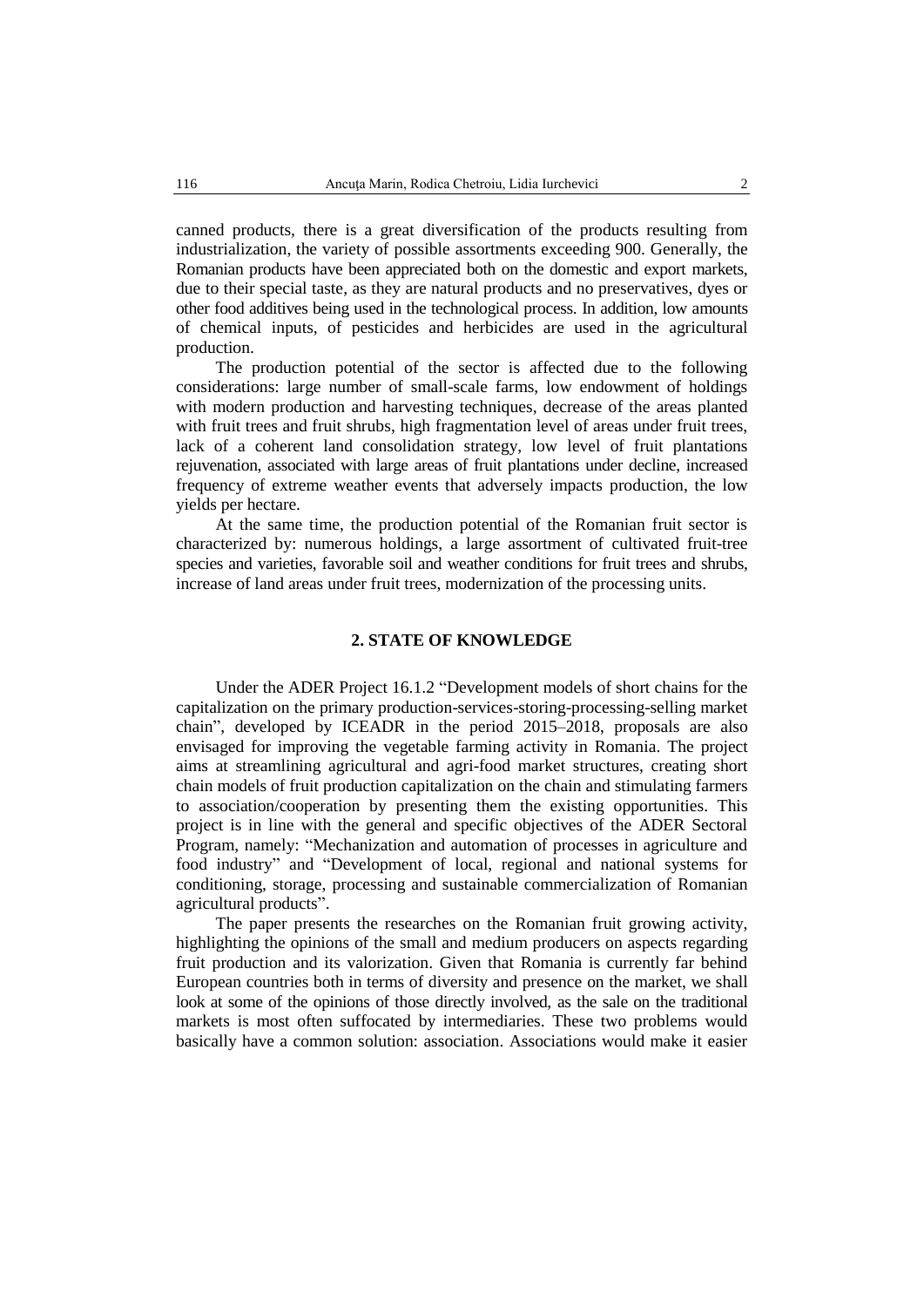for producers to gain access to the market by reducing or even eliminating the number of intermediaries, reducing losses by the efficient capitalization of agricultural production and creating a short chain of valorization based on the concept "from producer to consumer".

Romania is confronted with increased fruit imports, the main effect of which was felt at the level of prices and of producers' incomes implicitly. The lack of supply concentration and the absence of producer organizations in particular have resulted in a weak position of domestic producers in relation to imports. Among the factors generating crisis on the fruit market we can list: chaotic production, not complying with the market requirements, extreme weather events and various diseases and pests, imports from the EU and third countries that affect the fruit market, a poor promotion of fruits for consumers as well as of the role and importance of fruit consumption for the health of the population.

Most often, the processing industry was the main outlet for absorbing surplus production, due to the lack of vertical integration of the sector, by establishing permanent contractual relations between producers and processors. From here it could be deduced that the fresh product chain is much more vulnerable to crisis factors, regardless of their nature, than the processing industry. Given the small size of fruit farms and the lack of farmers' experience regarding the insurance system, the crisis prevention and management mechanisms play a very important role in saving producers' incomes.

Fruit growers are threatened by large hypermarkets and also by massive imports. On one hand, large chain stores refuse to buy the merchandise at a fair price, and on the other hand, the imports compete against domestic production. About 50–60% of the Romanian fruit production is sold on peasant markets organized in towns and at farmgate. Although prices have an increasing trend, even when farmers have concluded commercial contracts, the beneficiaries do not come to pick up the commodities until the prices have fallen.

The emergence of large stores chains, the change in consumer preferences for sorted, packaged and labeled products that comply with the food quality and safety principles continue to reduce the percentage of production sold at farmgate in favor of organized markets. However, this percentage has also decreased as a result of intensified trade through intermediaries. The Romanian fruit, even though they do not always have a commercial aspect that satisfies the consumers' requirements, have special nutritional qualities. Producer organizations have a decisive role in this respect, whose main objective is to concentrate the supply, in order to ensure a qualitative and quantitative valorization of the production obtained at a good price.

a) Fruit market is characterized by a specific behavior, which is different from other agri-food markets. This is due to its many peculiarities, out of which the most important are: fruit production is mainly obtained on the producers' households, on small areas, diversified as varieties.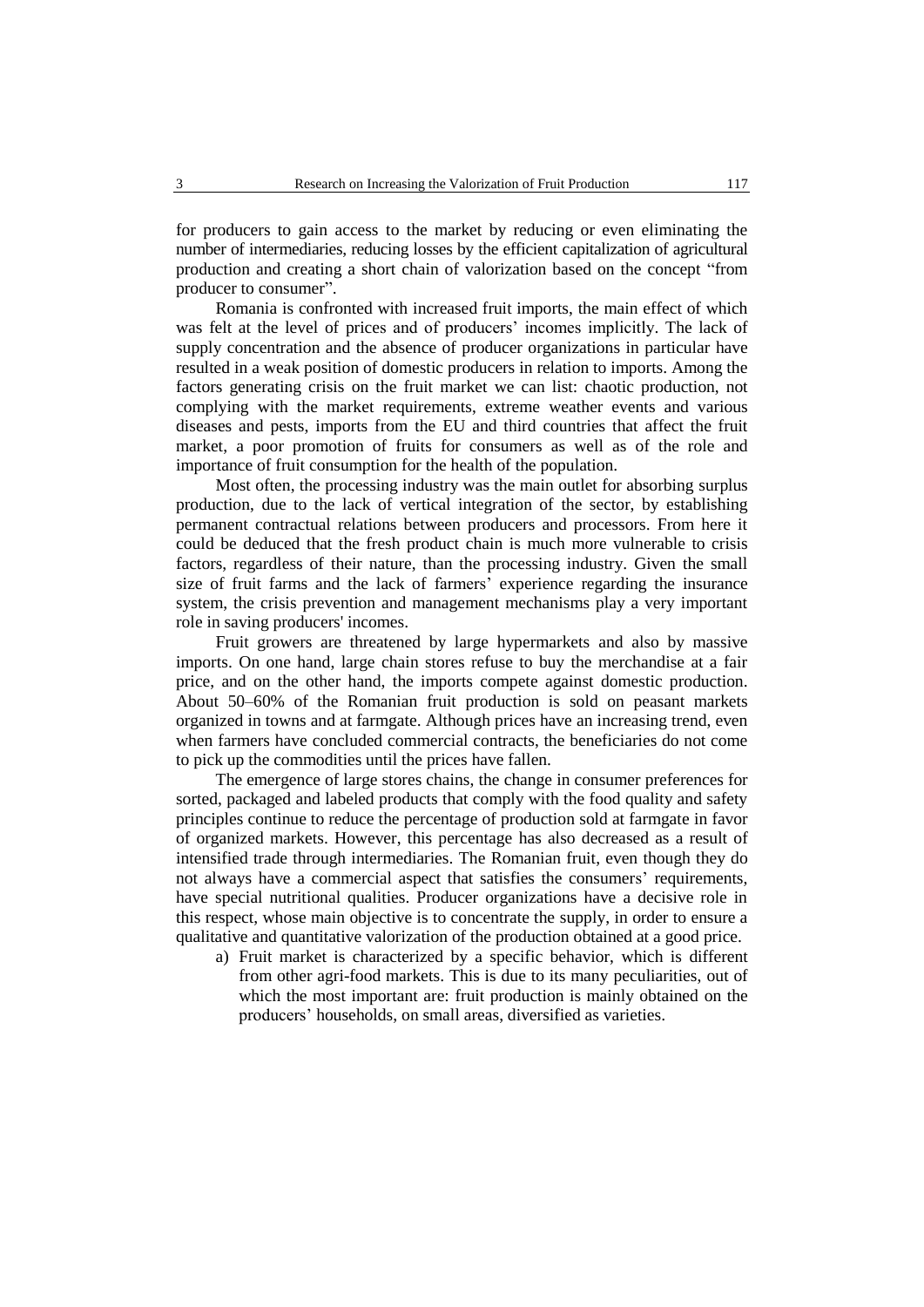- b) Seasonality of fruit products. Fruit have different degrees of seasonality, entering the market at the harvesting moment, for short periods of time. In this regard, we can say that the fruit supply is rigid, mainly in the case of perishable fruits.
- c) The existence of a weakly developed collection system.
- d) Continuous demand for fruit, while the fruit supply is seasonal.

For this purpose, it is necessary to store them in natural or forced ventilation spaces equipped with refrigeration chambers and equipment for monitoring environmental conditions (temperature, humidity, carbon dioxide).

## **3. MATERIAL AND METHOD**

In order to highlight the problems that the Romanian fruit producers are facing and the possible solutions considered by them, 153 questionnaires were applied in 5 representative counties in terms of fruit production: Argeş, Constanţa, Dâmboviţa, Prahova and Vâlcea. In this paper, we shall present aspects related to the farm areas, production planning, production valorization and revenues from the fruit sale.



Figure 1 – Map with counties where questionnaires were applied.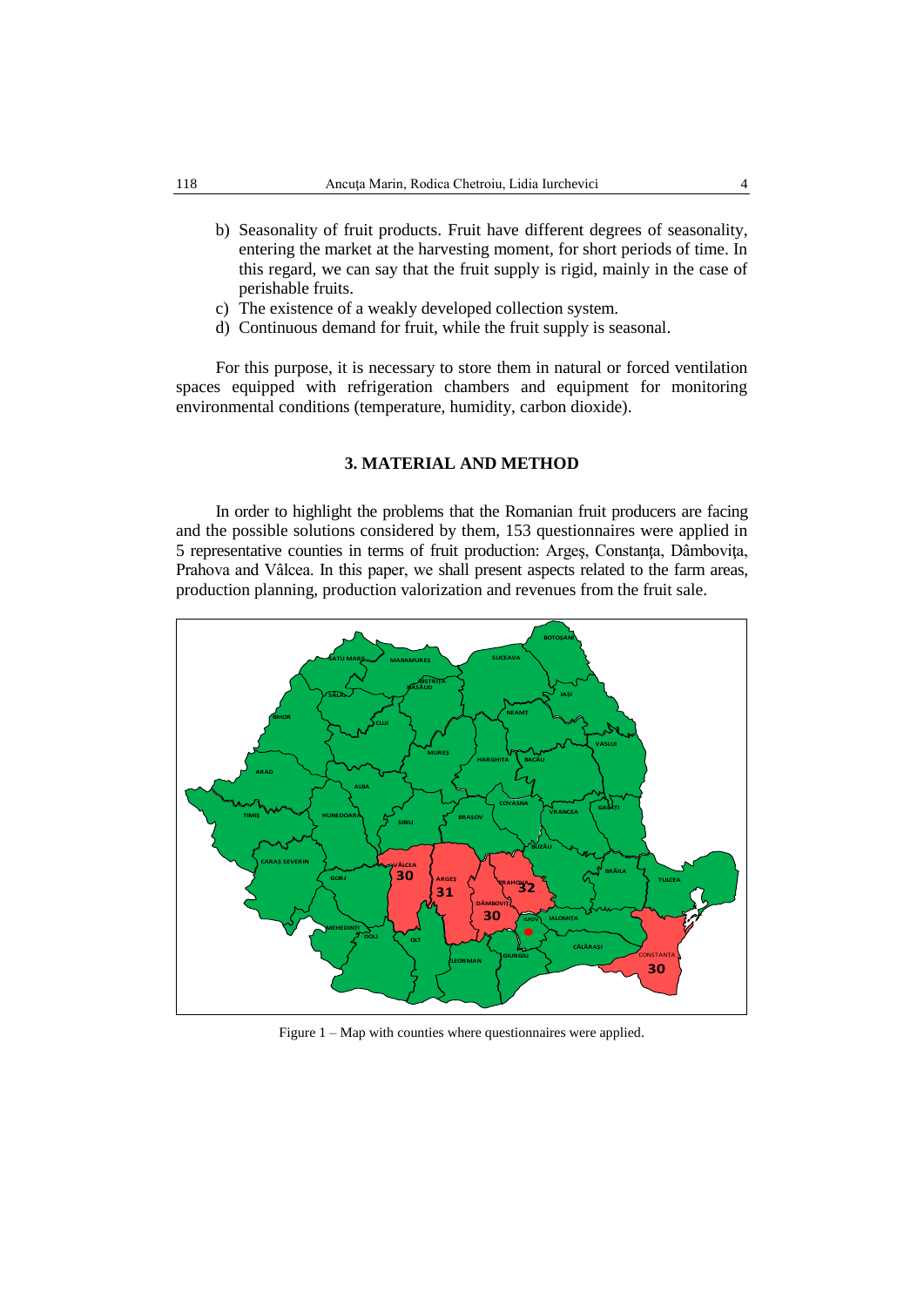The aim of the paper is to find out the pluses and minuses in the small fruit producers' activity with regard to production valorization and to identify the possibilities for increasing the value of their production.

The research method used in this paper is the "Questionnaire Survey", a method commonly used in the last half of the century. Dr. R. Muchielli (1968) – a sociologist and psychologist – has set out 12 phases of the survey, which Prof. P. Golu synthesized into four sections: preparing the survey, writing and applying the questionnaire, processing and interpreting the results obtained, writing the final report.

In data processing, it is important to encode the answers and to analyze their content in order to determine the coding criteria, which makes it possible to create tables and process them (manually for small batches, electronically for bigger ones). Irrespective of whether or not assumptions are confirmed, the results must be presented objectively, using tables, charts, posters, slides etc.

## **4. RESULTS AND DISCUSSIONS**

Following the survey conducted by the Research Institute for Agriculture Economy and Rural Development in March–April 2017, the problems of small and medium-sized fruit producers in Romania have been identified.

Most farmers participating in the survey (75%) have a holding of 1–5 ha, while only 3 operators have large holdings of over 20 ha, i.e. about 2% of all interviewees. The rest of farmers have holdings with areas of 5–10 ha (7%), 10–20 ha (6%) or under 1 ha (10%) (Fig.2).



*Source:* Questionnaire data processing.

Figure 2. Structure of sample by holding size.

22% of the 153 farmers participating in the study established orchards on an area of less than 1 ha. For the remaining farmers, the trend of areas under orchards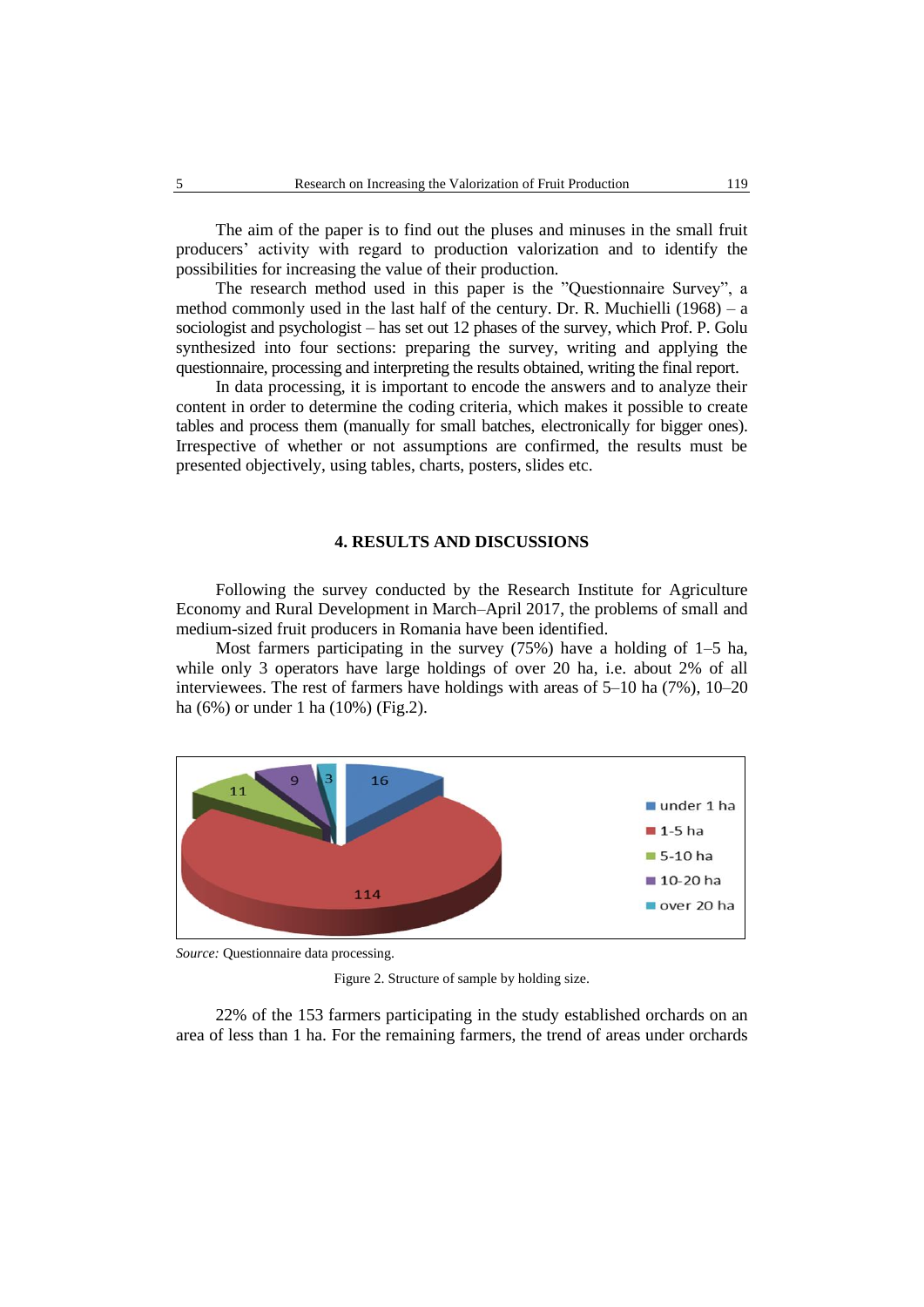is in line with the total area of holding, with a majority of about 70% 1–5 ha area under orchards, and approximately equal shares (4%) under 5–10 ha and 10–20 ha (Fig. 3).



*Source:* Questionnaire data processing.

Figure 3. Area under orchards.

In terms of crop diversity, more than half of holdings grow apple and plum trees. As the questionnaire shows, apple trees are the most cultivated species, with 29%, followed by plums with 26%. At a large distance, with relatively equal percentages of 6–9%, strawberries, pear, walnut, apricot and peach trees are grown.

The marketing is another aspect taken into account in this study. Pre-harvest activities were taken into consideration, such as contracts for the sale of production, and the sales activity in terms of sale channels and revenues obtained. Thus, it can be noticed that only 15% of respondents plan their production structure on the basis of contracts concluded in advance, thus pursuing a well-structured, predictable management plan and reaching well-established indicators.



*Source:* Questionnaire data processing.

Figure 4. Production planning based on pre-contracts.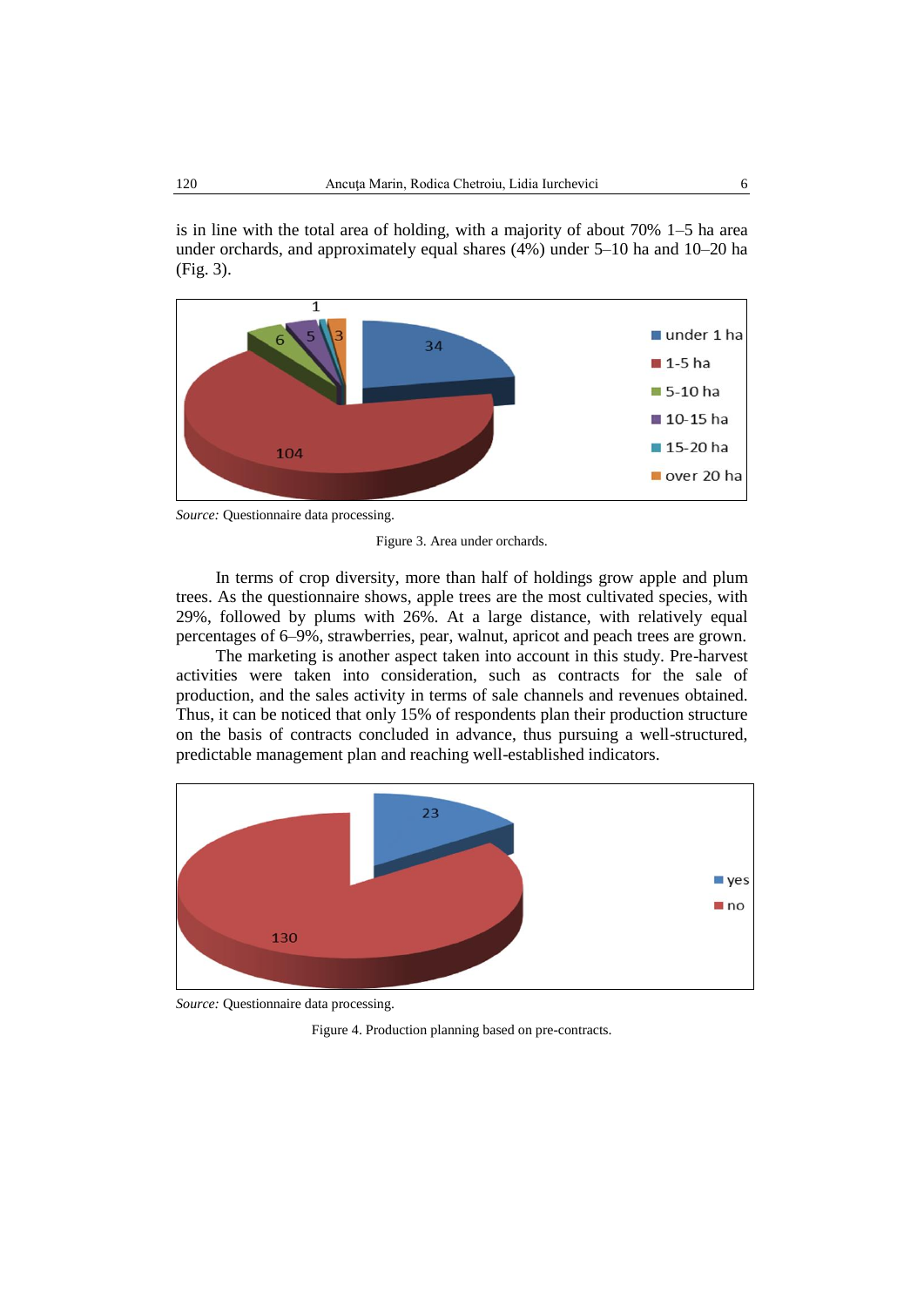In the case of fruit, the largest part of the production is sold, even though a percentage is usually kept for self-consumption. If we talk about apple production, 50% of producers sell more than 80% of the obtained production.

The revenues from fruit production sale are worth 4,500–10,000 RON/year for 45% of respondents, under 4,500 RON/year for 39% and over 10,000 RON/year for only 16% of respondents. (Fig. 5).



*Source:* Questionnaire data processing.

Figure 5. Level of revenues obtained from fruit sales.

Generally, it can be seen that the share of incomes obtained from the sale of fruit production in total income of holding is low. Thus, two-thirds of respondents get less than 50% of their total income from selling their fruit production. Only 12% of farmers earn over 90% of their income from selling their fruit production.



*Source:* Questionnaire data processing.

Figure 6. Share of income from fruit sales in total income of holding.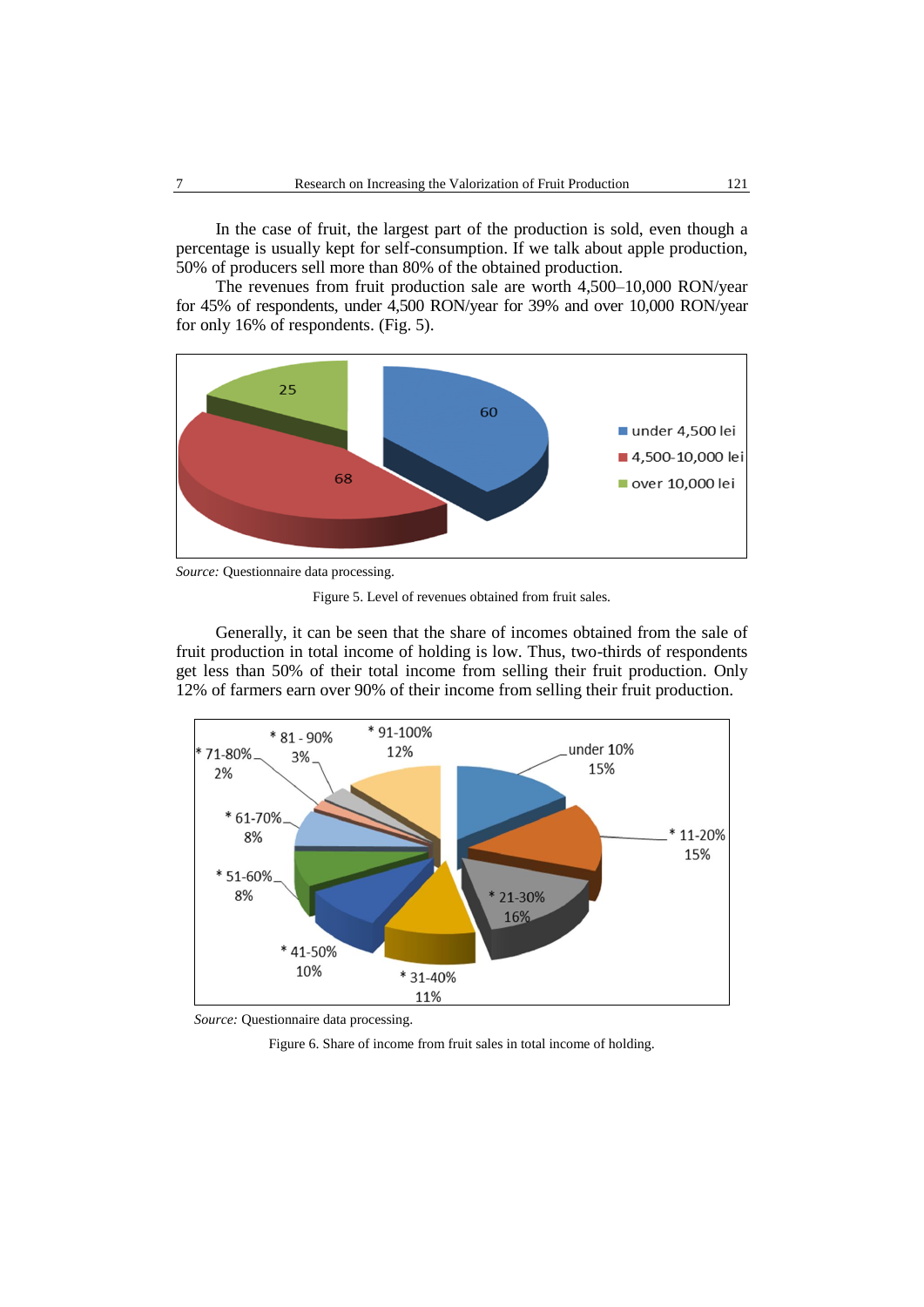Production is sold either on local markets (at farmgate or on communal markets) and on county or national markets. None of the surveyed farmers export their production.

Most farmers sell products on local markets, probably to wholesalers. However, there are farmers who exclusively reserve their production to one of these distribution channels. A very small number of producers have access to large supermarket / hypermarket networks, while only one of the 153 interviewed farmers sells exclusively to the supermarket.



\* apples \* plums \* peaches \* apricots \* pears \* nuts \* strawberries \* other fruits



Figure 7. Share of sold fruit production (the difference represents self-consumption).



*Source:* Questionnaire data processing.

Figure 8. Fruit production capitalization modalities.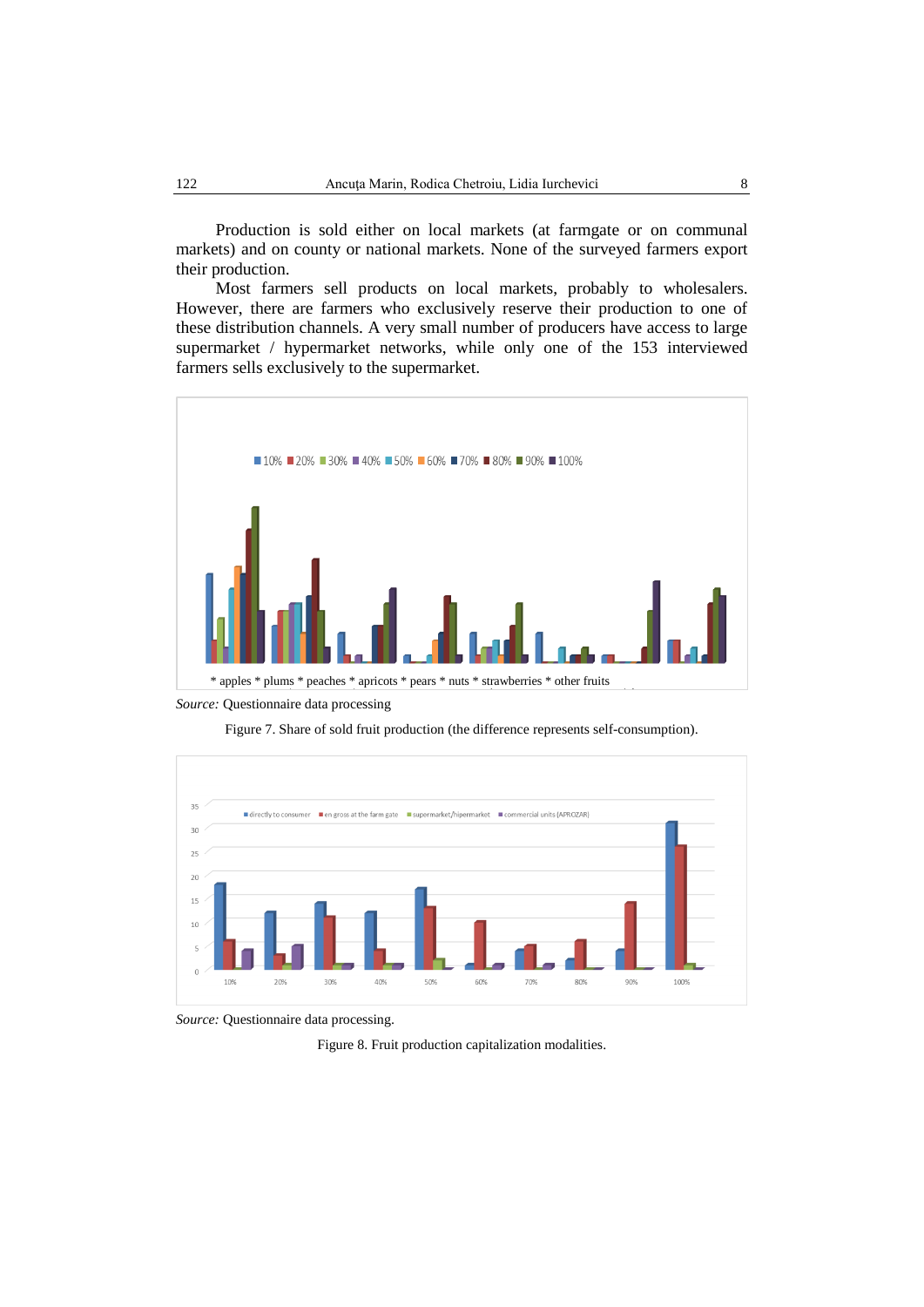The main customers of the surveyed farmers are either in the proximity of the holding (less than 5 km) or potential contractual customers, at more than 50 km distance. However, there are also farmers who have customers at a distance of 5– 50 km from their holding, no rule existing in the distribution of customers.

## **5. CONCLUSIONS**

After the systematization and interpretation of the survey results, a series of conclusions can be drawn regarding the activity carried out by the 153 Romanian fruit growers, which can be generalized at the level of the whole sector:

- $\geq 75\%$  of fruit growers own a holding with an area of 1–5 ha, while larger holdings of over 20 ha are owned by only 3 operators, i.e. about 2% of all interviewed farmers.
- $\triangleright$  In terms of crop diversity, more than half of holdings grow apple and plum trees.
- $\triangleright$  Only 15% of respondents plan their production structure on the basis of contracts concluded in advance.
- $\triangleright$  Most of the obtained output is sold, and a small percentage is usually kept for self-consumption.
- $\triangleright$  The incomes from the sale of fruit production are 4,500–10,000 RON/year for 45% of respondents, under 4,500 RON/year for 39% and over 10,000 RON/year for only 16% of respondents.
- $\triangleright$  Only 12% of farmers earn over 90% of the income from fruit production.
- $\triangleright$  Production is sold either on local markets (at farmgate or on communal markets), on county or national markets. None of the surveyed farmers export their production.

The gradual adaptation of the Romanian agricultural market to the Single Market rules began with the legislative harmonization. The regulations apply to all stages of the food chain, from production and processing to transport, distribution and supply of fresh and processed horticultural products.

The materialization of this project is related to the need to create an interface between research and the fruit tree chain, in order to find viable solutions for solving the existing dysfunctionalities in the valorization chain. The project will help stimulate the association / cooperation of agricultural fruit producers, create jobs and improve the quality of the production sold.

As regards the creation of short chains, we recommend the following:

- $\triangleright$  improving the efficiency of fruit processing and marketing, resulting in high-quality products that contribute to increasing competitiveness and value added;
- $\triangleright$  improving the competitiveness of processed agricultural products; encouraging the development of new markets for agricultural products;